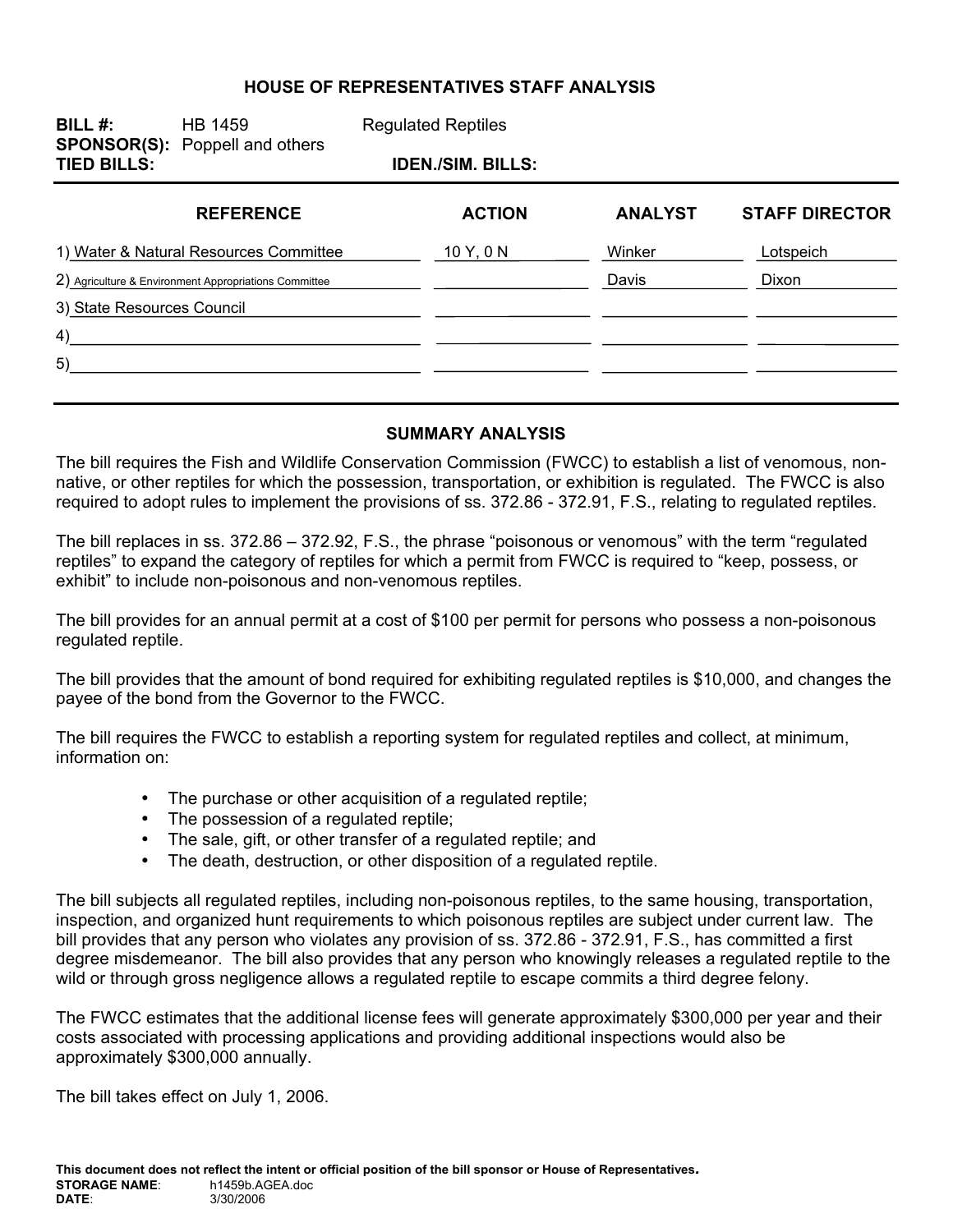## **FULL ANALYSIS**

## **I. SUBSTANTIVE ANALYSIS**

### A. HOUSE PRINCIPLES ANALYSIS:

**Promote personal responsibility –** The bill provides for additional regulations for persons keeping, possessing, and exhibiting certain reptiles with the intention of minimizing the extent to which persons intentionally or accidentally release certain reptiles into the wild.

**Ensure lower taxes –** The bill requires persons possessing non-poisonous reptiles to obtain a permit at an annual cost of \$100.

### B. EFFECT OF PROPOSED CHANGES:

#### **Present Situation**

#### Current Statutes

Section 372.86, F.S., provides that no person, firm, or corporation shall keep, possess, or exhibit any poisonous or venomous reptile without obtaining a special permit or license from the Fish and Wildlife Conservation Commission (FWCC). According to the FWCC, there have been a total of less than 500 permits issued. Currently, FWCC reports that there are over 300 entities licensed to possess poisonous or venomous reptiles.

Section 372.87, F.S., authorizes the FWCC to issue a license or permit for the keeping, possessing, or exhibiting of poisonous or venomous reptiles. The FWCC is authorized to assess an annual fee of \$100 for the permit, which may be renewed on an annual basis upon the payment of the fee. The FWCC may revoke the permit for any violation of provisions in ss. 372.86 – 372.91, F.S., or any rule pertaining to such sections.

Section 372.88, F.S., requires that before a person, party, firm, or corporation can exhibit poisonous or venomous reptiles to the public, a "good and sufficient" bond in writing in the sum of \$1,000 must be provided and payable to the Governor and the Governor's successors. The bond must be conditioned that the exhibitor will indemnify and save harmless all persons from injury or damage from the poisonous or venomous reptiles. The aggregate liability of the surety shall not exceed the sum of the bond amount.

Section 372.89, F.S., requires that any person, firm, or corporation licensed to keep, possess, or exhibit poisonous or venomous reptiles must provide safe, secure, and proper housing for the reptiles in cases, cages, pits, or enclosures. This section also makes it unlawful to keep, possess, or exhibit a poisonous or venomous reptile in any manner not approved as safe, secure, or proper by the FWCC.

Section 372.90, F.S., requires that poisonous or venomous reptiles may only be transported in a "stout closely woven cloth sack, tied or otherwise secured", placed in a box made of "solid material in solid sheets" with air holes which must be screened. The boxes used for transportation of poisonous reptiles must be prominently labeled "Danger---Poisonous Snakes" or "Danger---Poisonous Reptiles."

Section 372.901, F.S., provides that poisonous or venomous reptiles held in captivity must be subject to an inspection by an officer of the FWCC, who shall determine that the reptiles are securely, properly, and safely penned. If not, the FWCC officer must report the situation to the person or firm owning the reptiles. Should the person or firm fail to correct the situation within 30 days after receiving the written notice, the license or permit required to keep, possess, or exhibit the reptiles shall be revoked.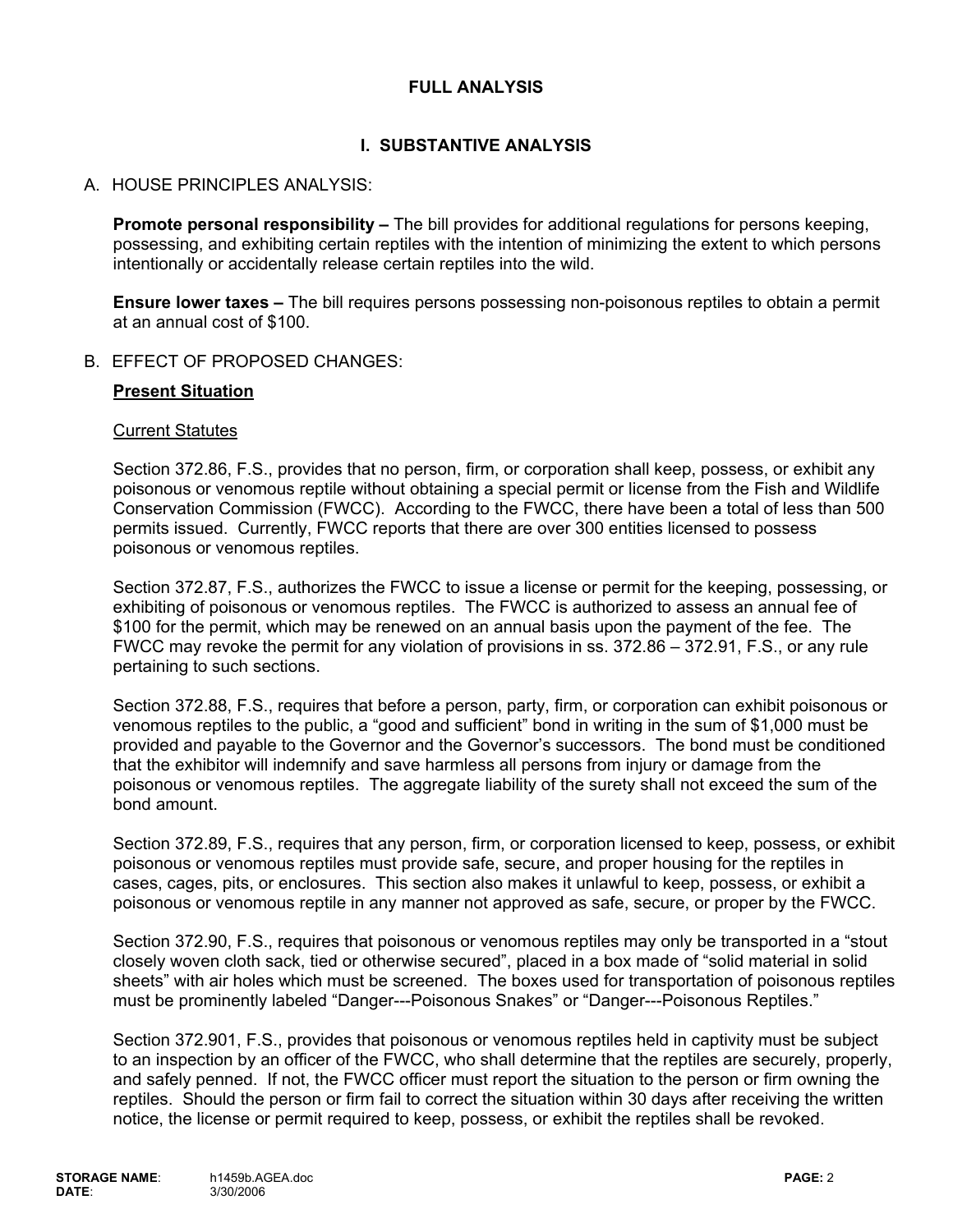Section 372.91, F.S., provides that no person other than the person issued the license or permit to keep, possess, or exhibit the poisonous or venomous reptiles, or the person's authorized employee, may open any cage, pit, or other container holding the reptiles.

Section 372.912, F.S., provides that any person, firm, or corporation wanting to conduct an organized poisonous reptile hunt must comply with the provisions and requirements of ss. 372.86 - 372.91, F.S., and the event must be registered with the FWCC. If the event is conducted by a nonprofit organization registered with the Department of State, the licensing provisions in ss. 372.86, 372.87, and 372.88, F.S., are not required.

Section 372.265, F.S., provides that it is unlawful for sale or use, or to release within this state, "any species of the animal kingdom not indigenous to Florida without first obtaining a permit to do so" from the FWCC. The FWCC is authorized to issue or deny such a permit "upon the completion of studies of the species made by it (FWCC) to determine any detrimental effect the species might have on the ecology of the state." Persons in violation of this section can be found guilty of a first degree misdemeanor punishable pursuant to s. 775.145 or s. 775.083, F.S.

### Captive Wildlife Technical Advisory Group

The Captive Wildlife Technical Advisory Group (CWTAG) was originally formed in 1994 for the purpose of reviewing Florida's exotic animal regulations. After several years of work, this group was abandoned and on July 15, 2005, the CWTAG was re-constituted. The CWTAG is comprised of 11 members and according to the FWCC, "represents all facets of the captive wildlife industry and wildlife rehabilitation." Members of the CWTAG also "represent experience in animal welfare, disease/bioterrorism, emergency response, and local government."

Although the CWTAG has a broad mission, a primary issue discussed at CWTAG meetings (six public meetings since July 2005) focused on the regulation of venomous and poisonous reptiles. For example, at the October meeting, the CWTAG discussed the permitting of persons owning such reptiles as well as means to identify and track venomous reptiles.

The CWTAG also discussed the need for defining "venomous reptiles" and that the term "venomous" is not currently defined in statute or in FWCC regulations. FWCC staff reported to the CWTAG that a number of issues have arisen in attempting to define "venomous reptiles." For example, what is the threshold where the venomous reptile regulations apply? Should the FWCC consider the toxicity of the venom, the behavior of the reptile/snake, or whether or not the reptile/snake is rear-fanged? What about the issue of "venom-void" reptiles, which are reptiles which have been surgically altered to remove venom glands or alter the reptile's venom delivery system?

At its September meeting, the CWTAG was provided a presentation on the National Reptile Improvement Plan (discussed below) along with a discussion on penalties for violations of the state's requirements for keeping, possessing, and exhibiting venomous reptiles.

At its December meeting, the CWTAG again discussed the need for a definition of "venomous reptiles." The CWTAG also held a discussion on "giant reptiles" (e. g., Burmese/Indian python, Amethystine python, Reticulated python, African Rock python, and the Anaconda). The CWTAG discussed proposed legislation (HB 1459) regarding the regulation of reptiles.

Also at its December meeting, the CWTAG made the following recommendations to the FWCC:

- That a new FWCC rule be adopted requiring a permanent identification marker be attached to each venomous reptile cage.
- As a condition of the issuance of a venomous reptile permit, the applicant must prepare and file a disaster and emergency plan with the FWCC.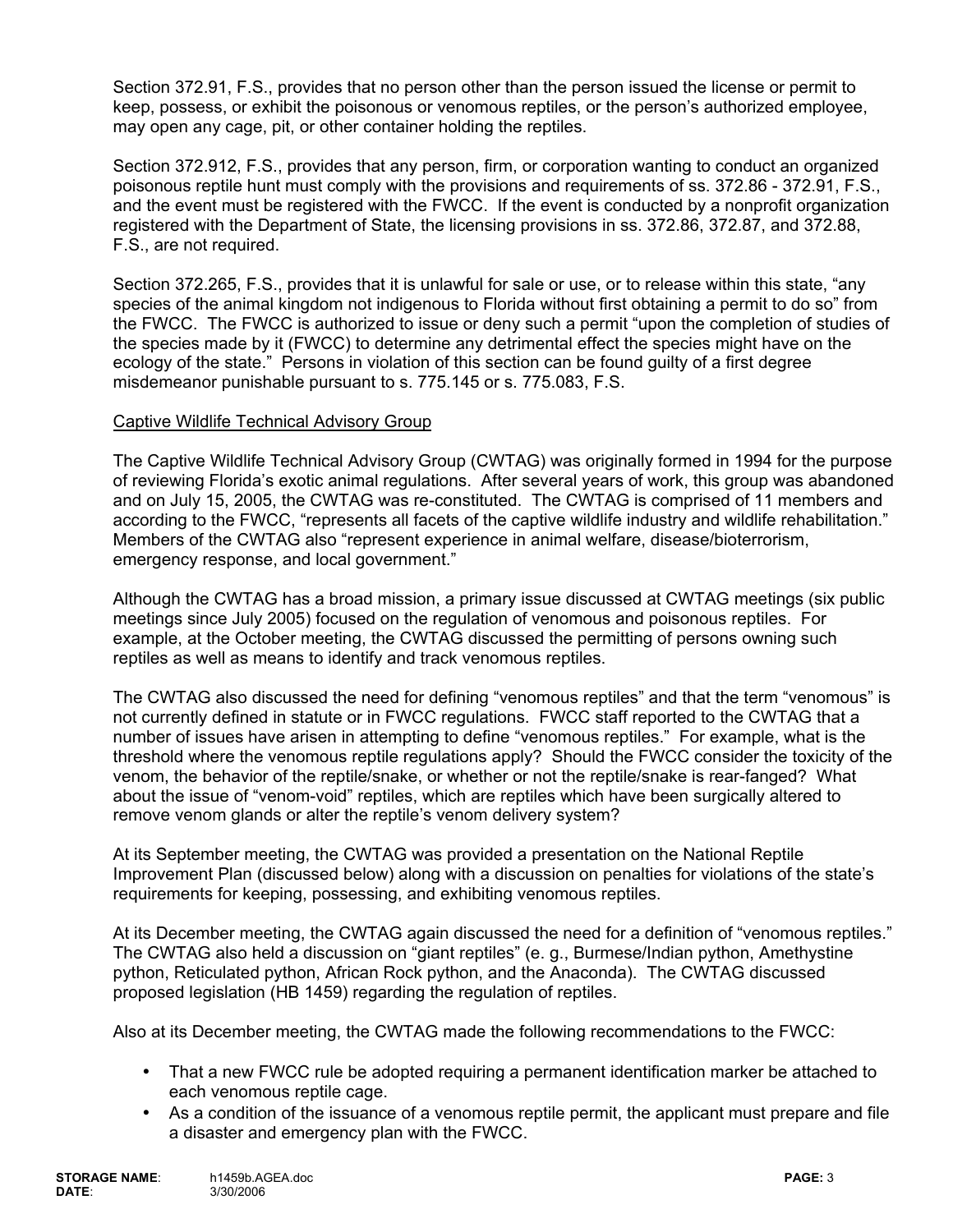- Each venomous reptile permit holder must be required to post on site, a "venomous bite protocol," listing actions to be taken in the event of a reptile bite.
- In the short term, "venomous reptiles" should be defined by FWCC rule to include all animals in the families Elapidae, Crotalidae, Viperidae, and Hydrophilidae; all animals in the Genus Heloderma; all animals in the following Colubridae Genera – Rhabdophis, Dispholidus, Thelatornis, and Atracapsis, in addition to any reptile species determined to have the potential to cause serious human injury due to toxic effects of its venom or poison.
- In the long term, the term "venomous reptiles" should be changed to "reptiles subject to regulation."

## National Reptile Improvement Plan

Adopted by the Pet Industry Joint Advisory Council (PIJAC) in June 2003, the National Reptile Improvement Plan: Best Management Practices for the Reptile Trade (NRIP), provides standards and best practices designed to improve the practices of persons involved in the importation, sale, or captive breeding of reptilian and amphibian species.

The intent of the NRIP is to establish practices and standards designed to minimize the risk of international and interstate movement of reptiles causing harm to the reptiles, livestock, or the environment. Participation in the NRIP is voluntary, and is a self-regulated program that includes the adoption and implementation of best management practices, a quality assurance program, and independent verification of compliance through periodic inspections.

NRIP best management practices were developed through a consultative process with participation by representatives of the reptile industry, the reptile hobby community, reptile veterinarians, entomologists and the U.S. Department of Agriculture and the Florida Department of Agriculture and Consumer Services.

The NRIP defines "reptile" as any living specimens of the following taxonomic groups belonging to the class Reptilia:

- Snakes;
- Lizards;
- Turtles and Tortoises; and
- Crocodilians.

The NRIP defines the term "venomous animal" to mean any snake of the following type:

- Cobras, mambas, coral snakes, kraits, and relatives;
- Adders and vipers;
- Rattlesnakes, copperheads, and palm pit vipers;
- Mole vipers and burrowing asps;
- Sea snakes;
- Rear-fanged snakes;
- African vine or twig snakes:
- Mangrove and cat snakes; and
- Any lizard of the genus Heloderma.

The NRIP provides numerous and detailed standards and best management practices for the reptile trade. For example, under the section entitled Display and Sale at Public Events, some of the best management practices include:

• No venomous animal, including rear-fanged animal, should be sold to anyone under the age of 18 years of age.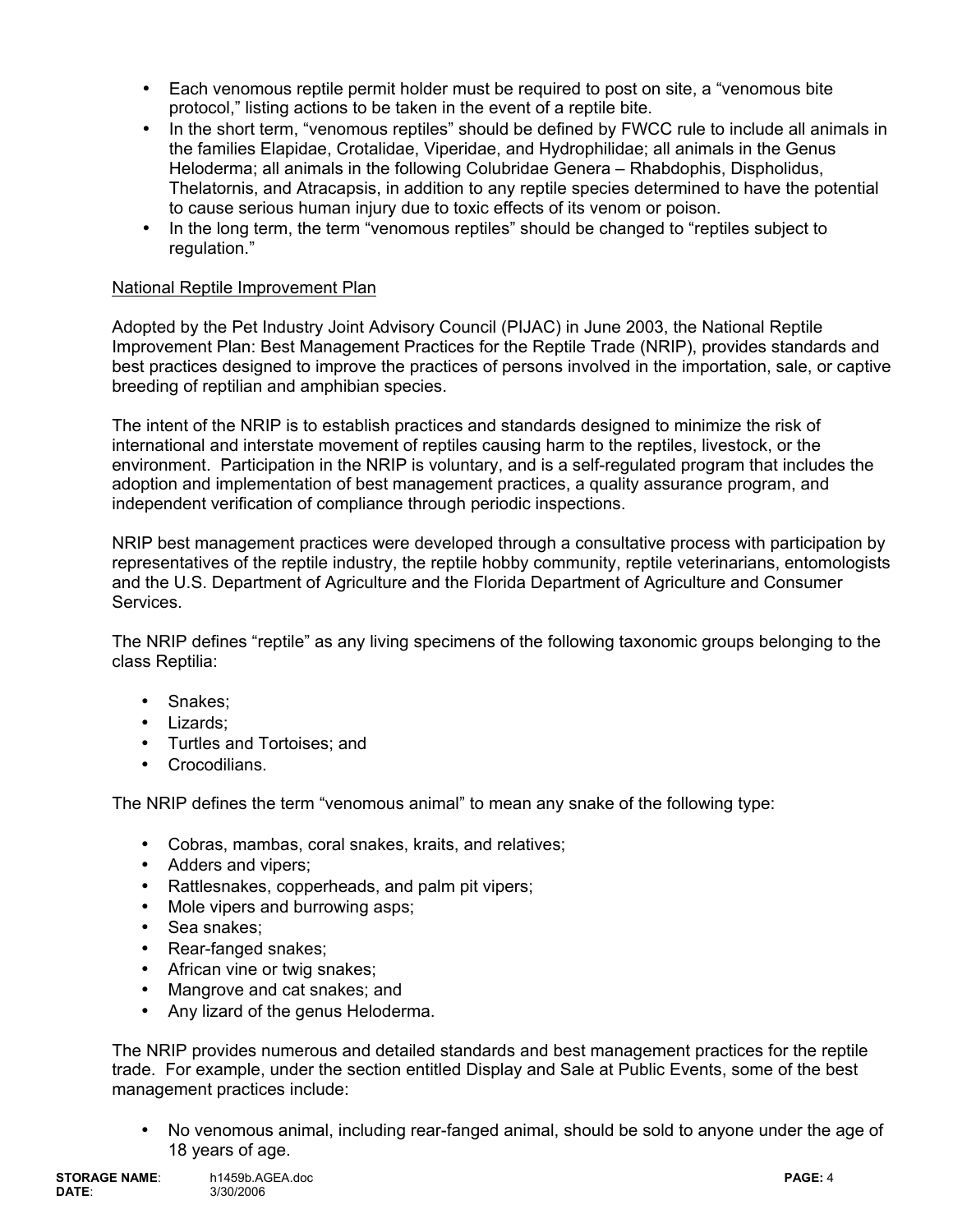- Sales of venomous animals should be in a separate room or location within the event site.
- All reptiles and amphibians that can cause harm should be kept in a secure container at all times.

As discussed above, the CWTAG has discussed the NRIP and has recommended that the FWCC adopt its standards and best management practices.

#### **Effect of Proposed Changes**

The bill requires the Fish and Wildlife Conservation Commission (FWCC) to establish a list of venomous, non-native, or other reptiles for which the possession, transportation, or exhibition is regulated. The FWCC is also required to adopt rules to implement the provisions of ss. 372.86 - 372.91, F.S., related to regulated reptiles.

The bill replaces in ss. 372.86 – 372.92, F.S., the phrase "poisonous or venomous" with the term "regulated" reptiles to expand the category of reptiles for which a permit from the FWCC is required to keep, possess, or exhibit to include non-poisonous and non-venomous reptiles.

The bill provides for an annual permit at a cost of \$100 per permit for persons who possess a nonpoisonous regulated reptile.

The bill increases the amount of bond required for exhibiting regulated reptiles from \$1,000 to \$10,000 and changes the payee of the bond from the Governor to the FWCC.

The bill requires the FWCC to establish a reporting system for regulated reptiles, and collect, at minimum, information on:

- The purchase or other acquisition of a regulated reptile;
- The possession of a regulated reptile;
- The sale, gift, or other transfer of a regulated reptile; and
- The death, destruction, or other disposition of a regulated reptile.

The bill subjects all regulated reptiles, including non-poisonous reptiles, to the same housing, transportation, inspection, and organized hunt requirements to which poisonous reptiles are subject under current law (ss. 372.86 - 372.912, F.S.).

The bill provides that any person who violates any provision of ss. 372.86 - 372.91, F.S., has committed a first degree misdemeanor. The bill also provides that any person who knowingly releases a regulated reptile to the wild or through gross negligence allows a regulated reptile to escape commits a third degree felony.

The bill takes effect on July 1, 2006.

- C. SECTION DIRECTORY:
	- Section 1: Amends s. 372.86, F.S., to require the FWCC to establish a list of reptiles for which the possession, transportation, or exhibition is regulated.
	- Section 2: Amends s. 372.87, F.S., to delete the terms "poisonous" and "venomous" before "reptiles" and replaces these terms with the term "regulated."
	- Section 3: Amends s. 372.88, F.S., to revise the bond amount and payee required for persons exhibiting regulated reptiles.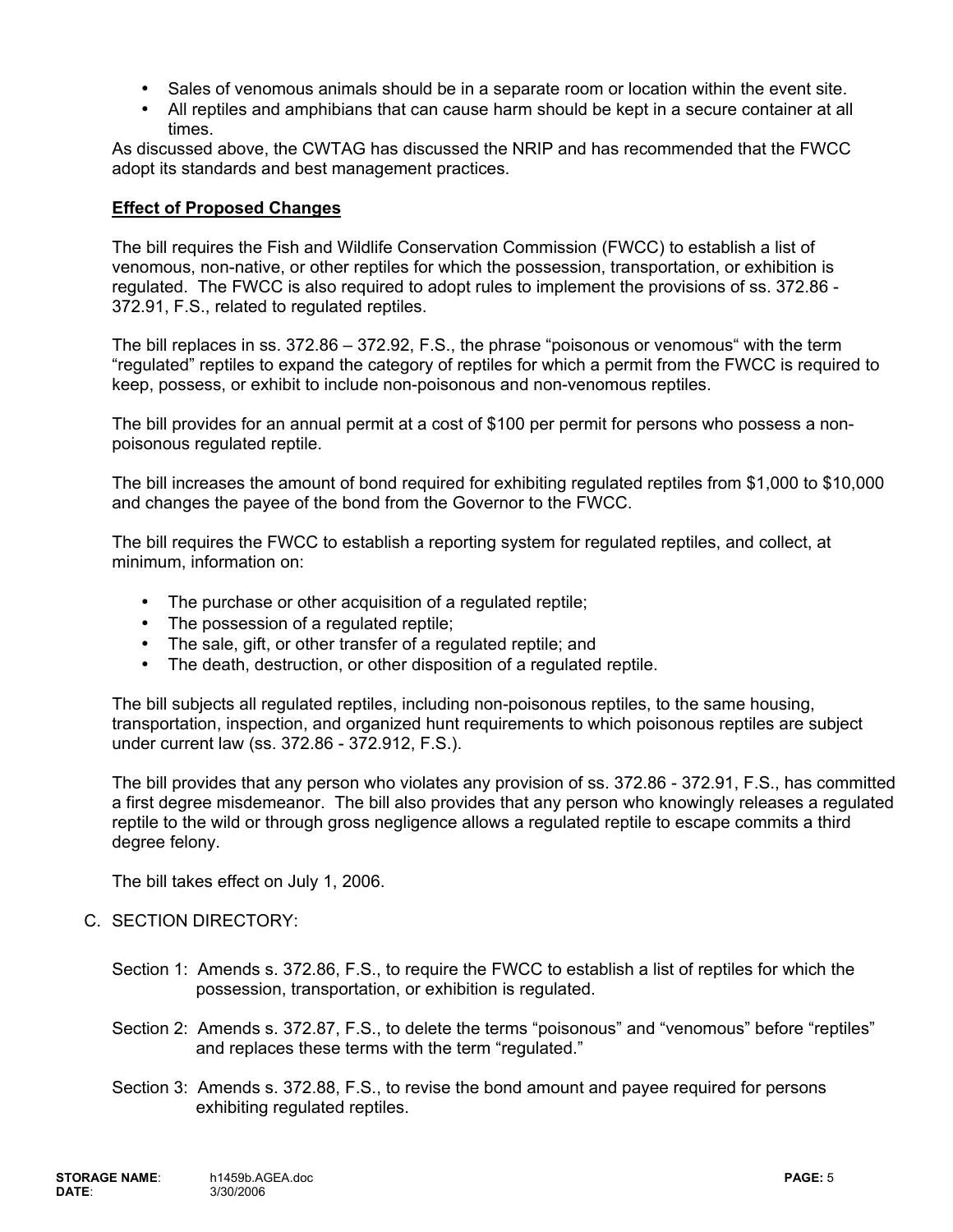- Section 4: Amends s. 372.89, F.S., to delete the terms "poisonous" and "venomous" before "reptiles" and replaces these terms with the term "regulated."
- Section 5: Amends s. 372.90, F.S., to require that regulated reptiles be transported in a specified manner.
- Section 6: Amends s. 372.901, F.S., to require the FWCC to establish by rule a reporting system for regulated reptiles.
- Section 7: Amends s. 372.91, F.S., to delete the terms "poisonous" and "venomous" before "reptiles" and replaces these terms with the term "regulated."
- Section 8: Renumbers s. 372.911, F.S., as s. 372.0715, F.S.
- Section 9: Renumbers and amends s. 372.912, F.S., as s. 372.902, F.S., deletes the terms "poisonous" and "venomous" before "reptiles" and replaces these terms with the term "regulated."
- Section 10: Amends s. 372.92, F.S., establishes penalties for violating requirements for regulating reptiles.
- Section 11: The bill takes effect on July 1, 2006.

# **II. FISCAL ANALYSIS & ECONOMIC IMPACT STATEMENT**

A. FISCAL IMPACT ON STATE GOVERNMENT:

|    | Revenues:                                                | FY 06-07               | FY 07-08               | FY 08-09               |
|----|----------------------------------------------------------|------------------------|------------------------|------------------------|
|    | State Game Trust Fund<br>(est. 3,000 additional entities | Amount                 | Amount                 | Amount                 |
|    | requiring \$100 license)                                 | \$300,000              | \$300,000              | \$300,000              |
| 2. | Expenditures:                                            |                        |                        |                        |
|    | Workload-personnel (2 FTE)<br>(salaries/expenses etc.)   | \$91,276               | \$83,713               | \$85,526               |
|    | Operations/Expenses                                      |                        |                        |                        |
|    | (application review, inspections)                        | \$208,274<br>\$300,000 | \$216,287<br>\$300,000 | \$214,474<br>\$300,000 |

## B. FISCAL IMPACT ON LOCAL GOVERNMENTS:

1. Revenues:

None.

2. Expenditures:

None.

# C. DIRECT ECONOMIC IMPACT ON PRIVATE SECTOR:

Entities exhibiting regulated reptiles will have to secure a bond in the amount of \$10,000. This amounts to an increase of \$9,000 from the \$1,000 for those currently exhibiting poisonous and venomous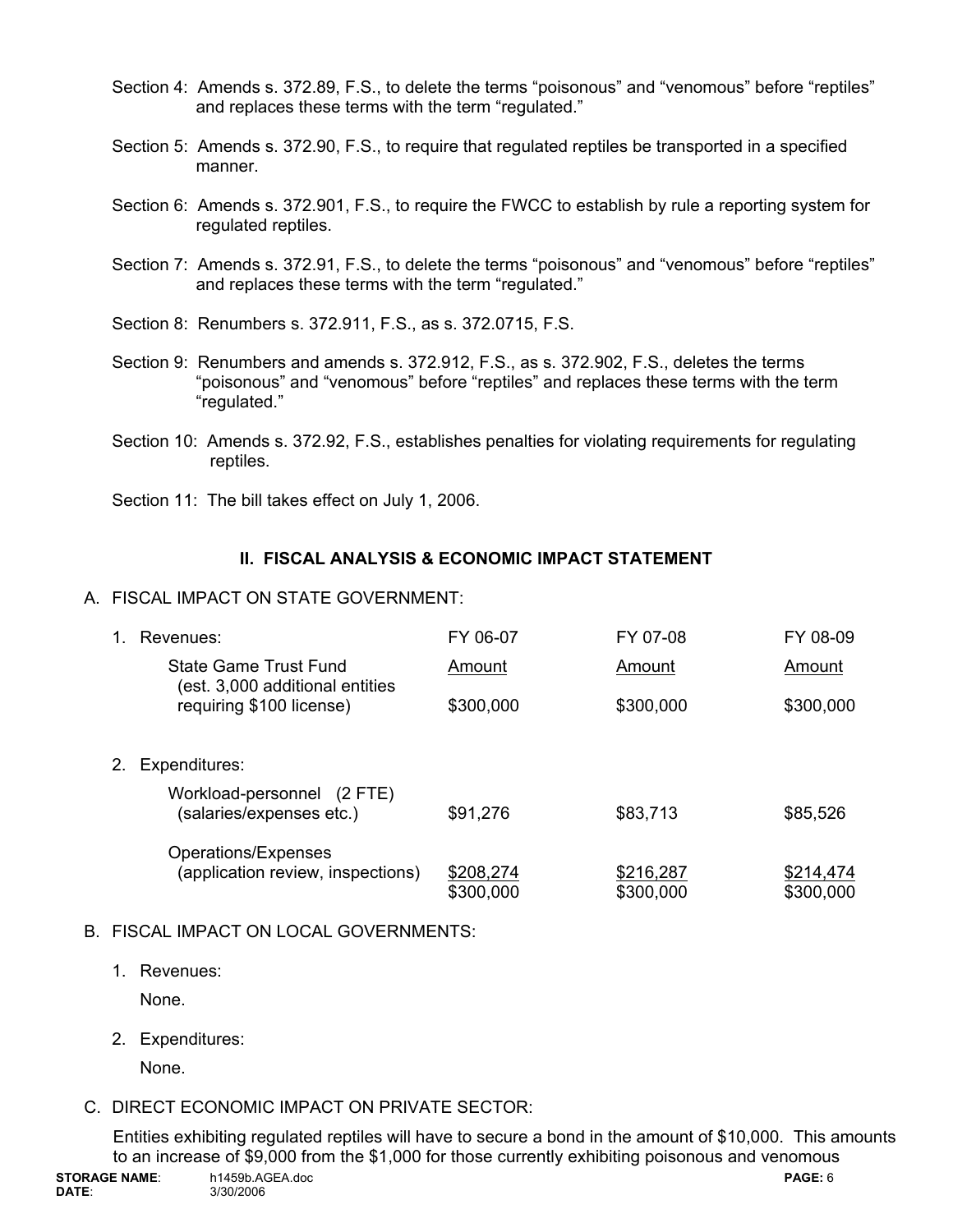reptiles under current law. Entities currently exhibiting non-poisonous reptiles currently have no bond requirement. The bill will impose a \$10,000 bond requirement on them. Entities possessing nonpoisonous regulated reptiles will now be required to have the same annual permit, at a cost of \$100 per permit, as those entities possessing poisonous or venomous reptiles.

D. FISCAL COMMENTS:

The FWCC estimates that new license fees will generate approximately \$300,000 and their expenditures associated with reviewing/processing applications and increased inspections would also equal \$300,000. The bill will also have an indeterminate fiscal impact upon the FWCC for the implementation of a regulated reptile reporting system.

### **III. COMMENTS**

## A. CONSTITUTIONAL ISSUES:

1. Applicability of Municipality/County Mandates Provision:

The bill does not appear to require cities or counties to spend funds or take actions requiring the expenditure of funds. Nor does the bill reduce the authority that cities and counties have to raise revenues in the aggregate or reduce the percentage of a state tax shared with cities or counties.

2. Other:

Pursuant to Article IV, Section 9 of the Florida Constitution, the FWCC has the authority to exercise the regulatory and executive powers of the state with respect to fresh water aquatic life, marine life, and wild animal life. However, this Constitutional provision requires that "all license fees for taking wild animal life, fresh water aquatic life and marine life and penalties for violating regulations of the commission shall be prescribed by general law." The fees and penalties provided by the bill appear to be consistent with this constitutional requirement.

#### B. RULE-MAKING AUTHORITY:

The bill requires the FWCC to amend current rules related to the possession, keeping, and exhibiting of poisonous and venomous reptiles to expand the list of regulated reptiles to include non-poisonous reptiles. The bill also requires FWCC to adopt rules for implementing a regulated reptile reporting system.

C. DRAFTING ISSUES OR OTHER COMMENTS:

The bill creates penalties for persons who knowingly release a regulated reptile to the "wild" or who through "gross negligence" allow a regulated reptile to escape. The bill does not define the terms "wild" and "gross negligence," which could lead to vague and discretionary interpretations for FWCC enforcement officers.

The following comments were provided by staff at the FWCC.

The bill provides for enhanced regulations for the possessing and exhibiting of certain reptiles as determined by the FWCC. These enhanced regulations are needed for the following reasons:

- The safety and health of the public, native wildlife, and the environment.
- The effort to prevent all introductions of exotic species and developing regulations to address the more problematic species.
- The establishment of several species of non-native reptiles which now threaten native species and their habitats.
- The great size and/or potential environmental harm of such reptiles if released into the wild.